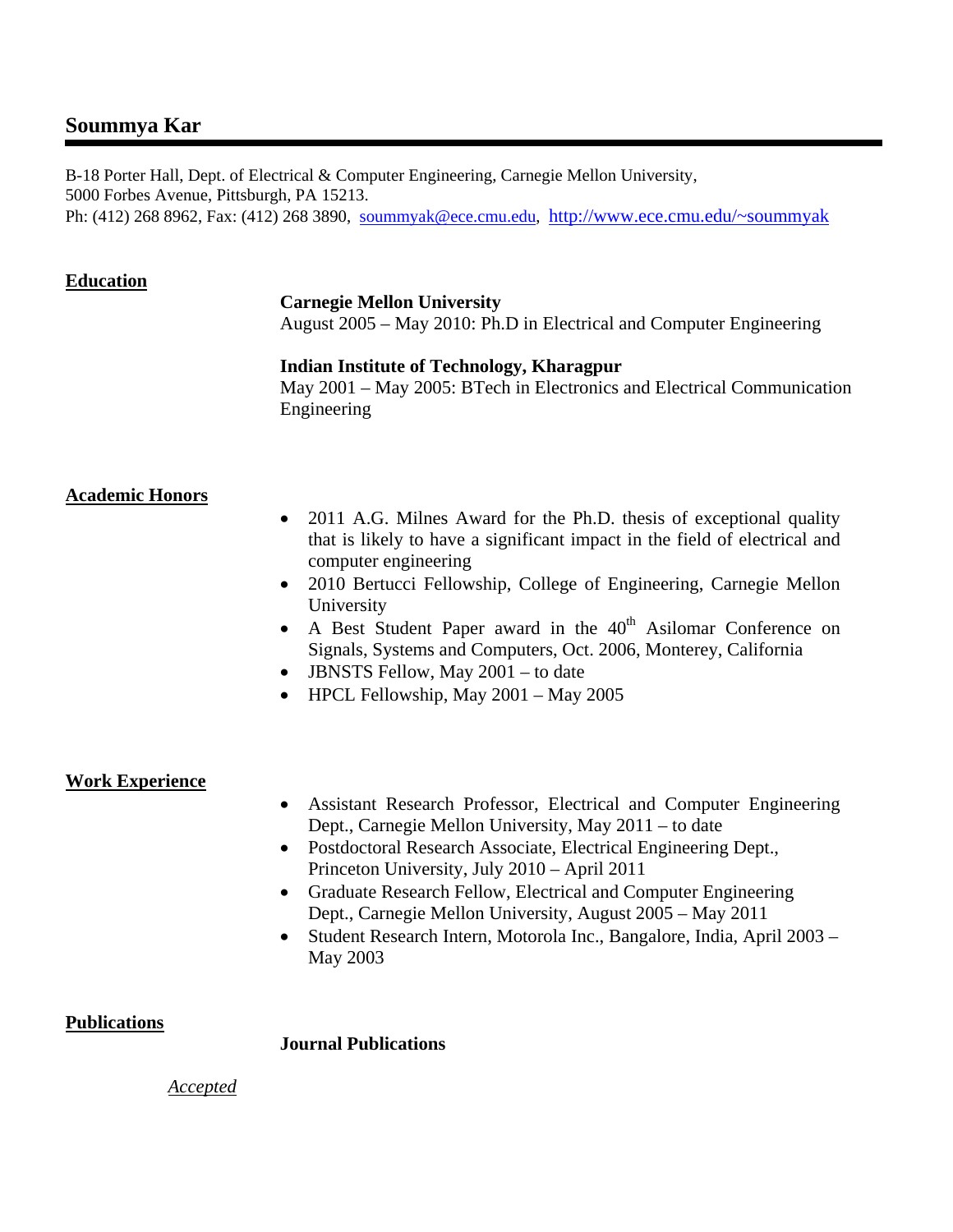- [1] S. Kar and J.M.F. Moura, "Gossip and distributed Kalman filtering: Weak consensus under weak detectability", *IEEE Transactions on Signal Processing*, vol. 59, no. 4, pp. 1766 – 1784, April 2011
- [2] S. Kar and J.M.F. Moura, "Convergence rate analysis of distributed gossip (linear parameter) estimation: Fundamental limits and tradeoffs", *IEEE Journal of Selected Topics in Signal Processing – Signal Processing in Gossiping Algorithms Design and Applications*, vol. PP, no. 99, 14<sup>th</sup> March, 2011. DOI: 10.1109/JSTSP.2011.2127446
- [3] A. Dimakis, S. Kar, J.M.F. Moura, M.G. Rabbat and A. Scaglione, " Gossip algorithms for distributed signal processing", *Proceedings of the IEEE*, vol. 98, no. 11, pp. 1847 – 1864, Nov. 2010.
- [4] S. Kar, B. Sinopoli, and J.M.F. Moura, "Kalman filtering with intermittent observations: Weak convergence to a stationary distribution", *IEEE Transactions on Automatic Control*, conditionally accepted as regular paper, Nov. 2010.
- [5] U. A. Khan, S. Kar, and J. M. F. Moura, "Higher dimensional consensus: Learning in large-scale networks," *IEEE Transactions on Signal Processing*, vol. 58, 2010.
- [6] U. A. Khan, S. Kar, and J. M. F. Moura, "DILAND: An algorithm for distributed sensor localization with noisy distance measurements," *IEEE Transactions on Signal Processing*, vol. 58, no. 3, pp., March, 2010.
- [7] U. A. Khan, S. Kar, and J. M. F. Moura, "Distributed sensor localization in random environments using minimal number of anchor nodes," *IEEE Transactions on Signal Processing*, vol. 57, no. 5, pp. 2000-2016, May 2009.
- [8] S. Kar and J.M.F. Moura, "Distributed consensus algorithms in sensor networks: quantized data and random link failures", *IEEE Transactions on Signal Processing*, vol. 58, no. 3, pp., 2010.
- [9] S. Kar and J.M.F. Moura, "Distributed consensus algorithms in sensor networks with imperfect communication: link failures and channel noise", *IEEE Transactions on Signal Processing*, vol.57, no. 5, pp. 355-369, January 2009.
- [10] S. Kar and J.M.F. Moura, "Sensor networks with random links: topology design for distributed consensus", *IEEE Transactions on Signal Processing*, Vol.56, No.7, pp. 3315-3326, July 2008.
- [11] S. Kar, S.A. Aldosari and J.M.F. Moura, "Topology for distributed inference on graphs", *IEEE Transactions on Signal Processing*, vol. 56, no. 6, pp. 2609–2613, Jun. 2008.

### *Submitted*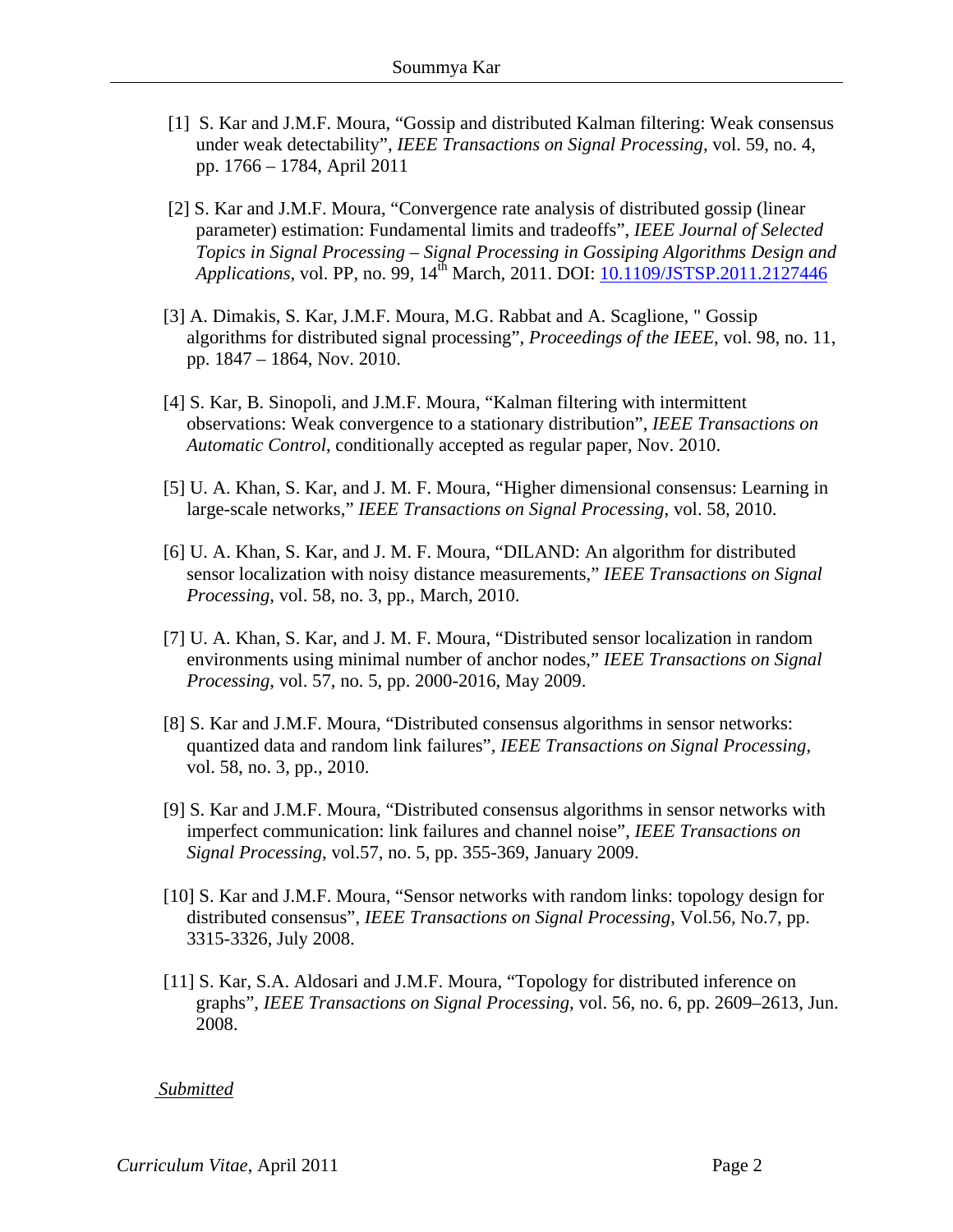- [12] S. Kar and J.M.F. Moura, "Moderate deviations of the random Riccati equation", *IEEE Transactions on Automatic Control*, conditionally accepted as regular paper, Oct. 2010.
- [13] S. Kar, J.M.F. Moura and K. Ramanan, "Distributed parameter estimation in sensor networks: nonlinear observation models and imperfect communication", *submitted to the IEEE Transactions on Information Theory*, 51 pages, August 2008.

### *Technical Reports/to be submitted*

- [14] S. Kar, R. Tandon, H.V. Poor, and S.Cui, "Distributed detection in noisy sensor networks, Feb. 2011
- [15] S. Kar, H.V. Poor, and S. Cui, "Multi-agent bandit problems: Asymptotically efficient distributed allocation rules", March 2011
- [16] S. Kar, S. Cui, H.V. Poor, and J.M.F. Moura, "Large deviations in distributed Kalman filtering", Dec. 2010.
- [17] L. Xie, D.H. Choi, S. Kar, and H.V. Poor, "Distributed state estimation in wide-area power systems", March 2011.
- [18] S. Kar and K. Ramanan, "Large deviations in jump Markov processes: revisited", Dec. 2010.

#### *Book Chapters/Magazine Articles*

- [19] U. A. Khan, S. Kar, and J. M. F. Moura, "Distributed algorithms in sensor networks," in *Handbook on Sensor and Array Processing*, Simon Haykin and K. J. Ray Liu, Eds. Wiley-Interscience, New York, NY, April 2009
- [20] S. Cui, Z. Han, S. Kar, T. Kim, H.V. Poor, and A. Tajer, "Coordinated data injection attack and detection in smart grid", *submitted to the IEEE Signal Processing Magazine, April 2011*

### **Conference Proceedings**

[21] A. Tajer, S. Kar, H.V. Poor, and S. Cui, "Distributed joint cyber attack detection and state recovery in smart grids", *submitted to the IEEE SmartGridComm*, April 2011.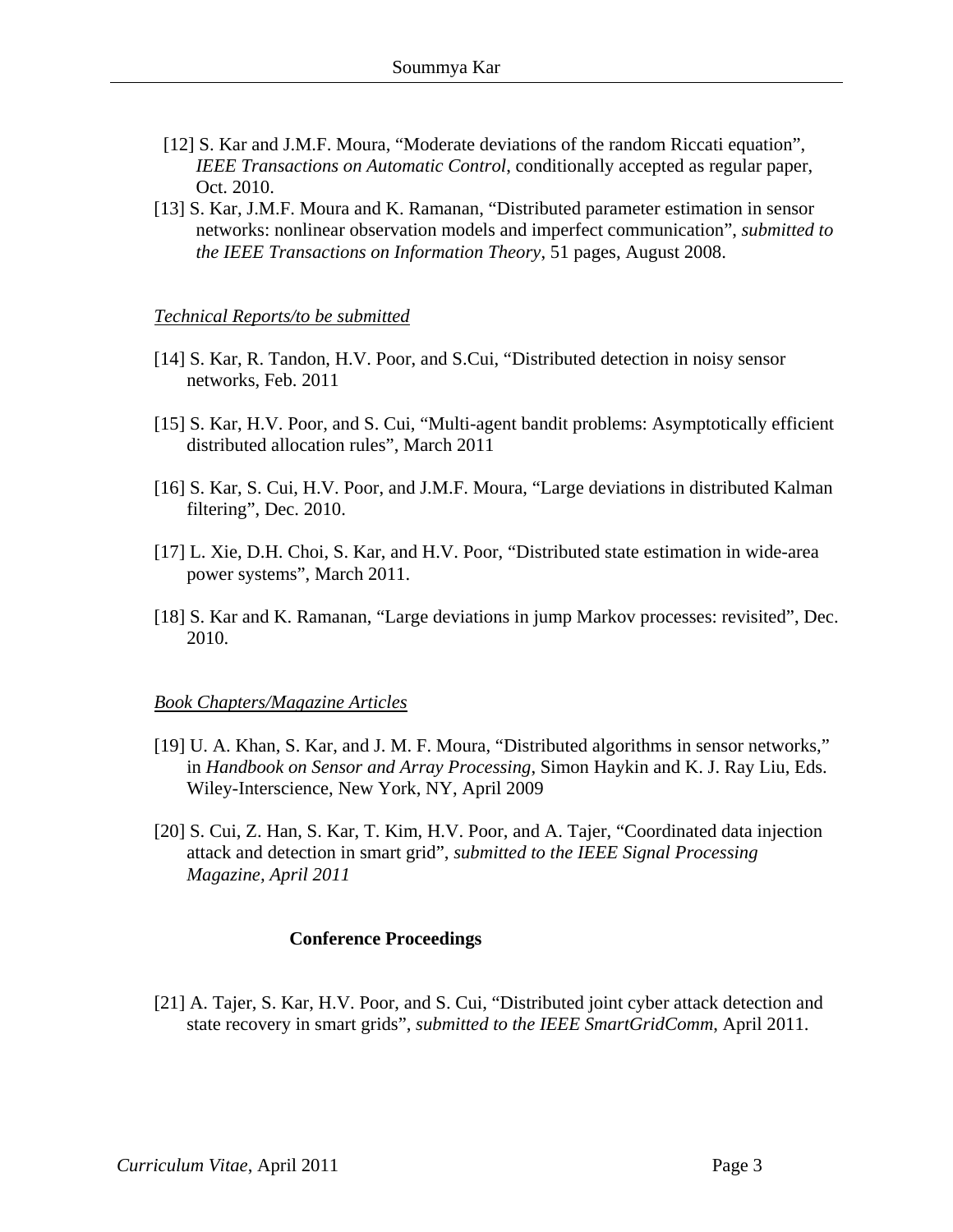- [22] L. Sankar, S. Kar, R. Tandon, and H.V. Poor, "Competitive privacy in the smart grid: An information theoretic approach", *submitted to the IEEE SmartGridComm*, April 2011.
- [23] R. Tandon, S. Kar, and H.V. Poor, "On the sum-rate of the binary Hamming CEO problem", *submitted to the IEEE Globecom*, March 2011.
- [24] Q. Zhao, S. Kar, L. Hui, H.V. Poor, and S. Cui, "Robust distributed least squares estimation in sensor networks with node failures", *submitted to the IEEE Globecom*, March 2011.
- [25] S. Kar, H.V. Poor, and S. Cui, "Bandit problems in networks: Asymptotically efficient distributed allocation rules", *submitted to the 50<sup>th</sup> IEEE Conference on Decision and Control*, March 2011.
- [26] S. Kar, R. Tandon, H.V. Poor, and S. Cui, "Distributed detection in noisy sensor networks", *in proceedings of the IEEE International Symposium on Information Theory*, July 31 – August 5, Saint Petersburg, Russia.
- [27] L. Xie, D.H. Choi, and S. Kar, "Cooperative distributed state estimation: local observability relaxed", *in proceedings of the IEEE Power and Energy Society General Meeting*, July 24 – July 28, Detroit, MI.
- [28] S. Kar and J.M.F. Moura, "Global emergent behavior in clouds of agents", *in proceedings of the IEEE International Conference on Acoustics, Speech and Signal Processing*, May 22 – 27, 2011, Prague, Czech Republic.
- [29] S. Kar, S. Cui, H.V. Poor, and J.M.F. Moura, "Convergence results in distributed Kalman filtering", *in proceedings of the IEEE International Conference on Acoustics, Speech and Signal Processing*, May 22 – 27, 2011, Prague, Czech Republic.
- [30] S. Kar, J.M.F. Moura, and K. Ramanan, "Sample path large deviations for the randomly sampled continuous-discrete Kalman filter", *in proceedings of the 49th IEEE Conference on Decision and Control*, pp. 7375 – 7382, Dec. 2010, Atlanta, GA.
- [31] U.A. Khan, S. Kar, A. Jadbabaie, and J.M.F. Moura, "On connectivity, observability, and stability in distributed estimation", *in proceedings of the 49th IEEE Conference on Decision and Control*, pp. 6639 – 6644, Dec. 2010, Atlanta, GA.
- [32] S. Kar, B. Sinopoli and J.M.F. Moura, "A random dynamical systems approach to filtering in large-scale networks", *in proceedings of the American Control Conference*, Baltimore, Maryland, June 30-July 2, 2010.
- [33] U.A. Khan, S. Kar and J.M.F. Moura, "Designing the parameters of high dimensional consensus: multi-objective optimization and pareto-optimality", *in proceedings of the 35th IEEE International Conference on Acoustics, Speech and Signal Processing*, Dallas, Texas, March 14-19, 2010.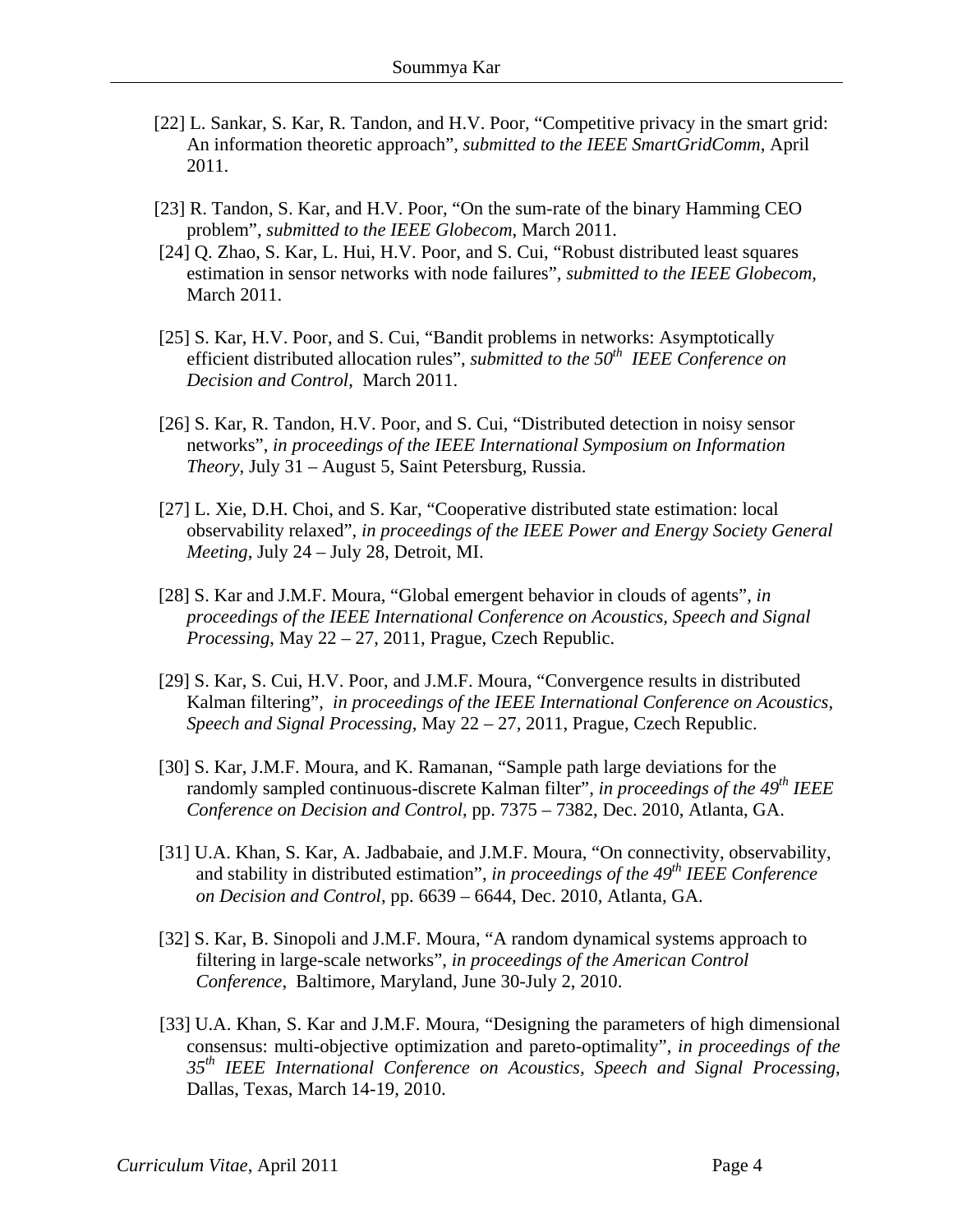- [34] U. A. Khan, S. Kar, and J. M.F. Moura, "Distributed sensor localization using barycentric coordinates," *in proceedings of the 3rd International Workshop on Computational Advances in Multi- Sensor Adaptive Processing*, Aruba, Dutch Antilles, Dec. 2009.
- [35] U. A. Khan, S. Kar and J. M. F. Moura, "Distributed average consensus: Beyond the realm of linearity," in proceedings of the *43rd IEEE Asilomar Conference on Signals, Systems, and Computers*, Pacific Grove, CA, Nov. 7-10, 2009.
- [36] U. A. Khan, S. Kar and J. M. F. Moura, "Asymptotic noise analysis of high dimensional consensus," in proceedings of the 43rd *IEEE Asilomar Conference on Signals, Systems, and Computers*, Pacific Grove, CA, Nov. 7-10, 2009
- [37] U. A. Khan, S. Kar, and J. M. F. Moura, "Distributed localization in networks of mobile agents," in proceedings of the 47<sup>th</sup> *Annual Allerton Conference on Communication, Control and Computing*, Monticello, IL, Sep. 30-Oct. 2, 2009.
- [38] S. Kar and K. Ramanan, "Large Deviations for jump Markov processes: revisited", *in proceedings of the 15th INFORMS Applied Probability Society Conference*, Cornell University, Ithaca, NY, USA, July 12-15, 2009
- [39] U. A. Khan, S. Kar and J. M. F. Moura, "Higher dimensional consensus algorithms in sensor networks," *in proceedings of the 34th IEEE International Conference on Acoustics, Speech, and Signal Processing*, Taipei, Taiwan, pp. 2857-2860, Apr. 19-24, 2009.
- [40] S. Kar and J.M.F. Moura, "A mixed time-scale algorithm for distributed parameter estimation : Nonlinear observation models and imperfect communication," *in proceedings of the 34<sup>th</sup> IEEE International Conference on Acoustics, Speech, and Signal Processing*, Taipei, Taiwan, pp. 3669-3672, Apr. 19-24, 2009.
- [41] U. A. Khan, S. Kar and J. M. F. Moura, "A liner iterative algorithm for distributed sensor localization," *in proceedings of the 42<sup>nd</sup> IEEE Asilomar Conference on Signals, Systems and Computers*, Pacific Grove, CA, pp. 1160-1164, Oct. 26-29, 2008
- [42] S. Kar and J.M.F. Moura, "Distributed linear parameter estimation in sensor networks: Convergence properties", *in proceedings of the 42nd IEEE Asilomar Conference on Signals, Systems, and Computers*, Pacific Grove, CA, pp. 1347-1351 , Oct. 26-29, 2008
- [43] S. Kar and K. Ramanan, "Sample path large deviations for networks of G/M/N queues", *in IFORMS Annual Meeting*, Washington, D.C., Oct. 12-15, 2008.
- [44] U. A. Khan, S. Kar, B. Sinopoli and J. M. F. Moura, "Distributed sensor localization in Euclidean spaces: Dynamic environments," *in proceedings of the 46th Annual Allerton*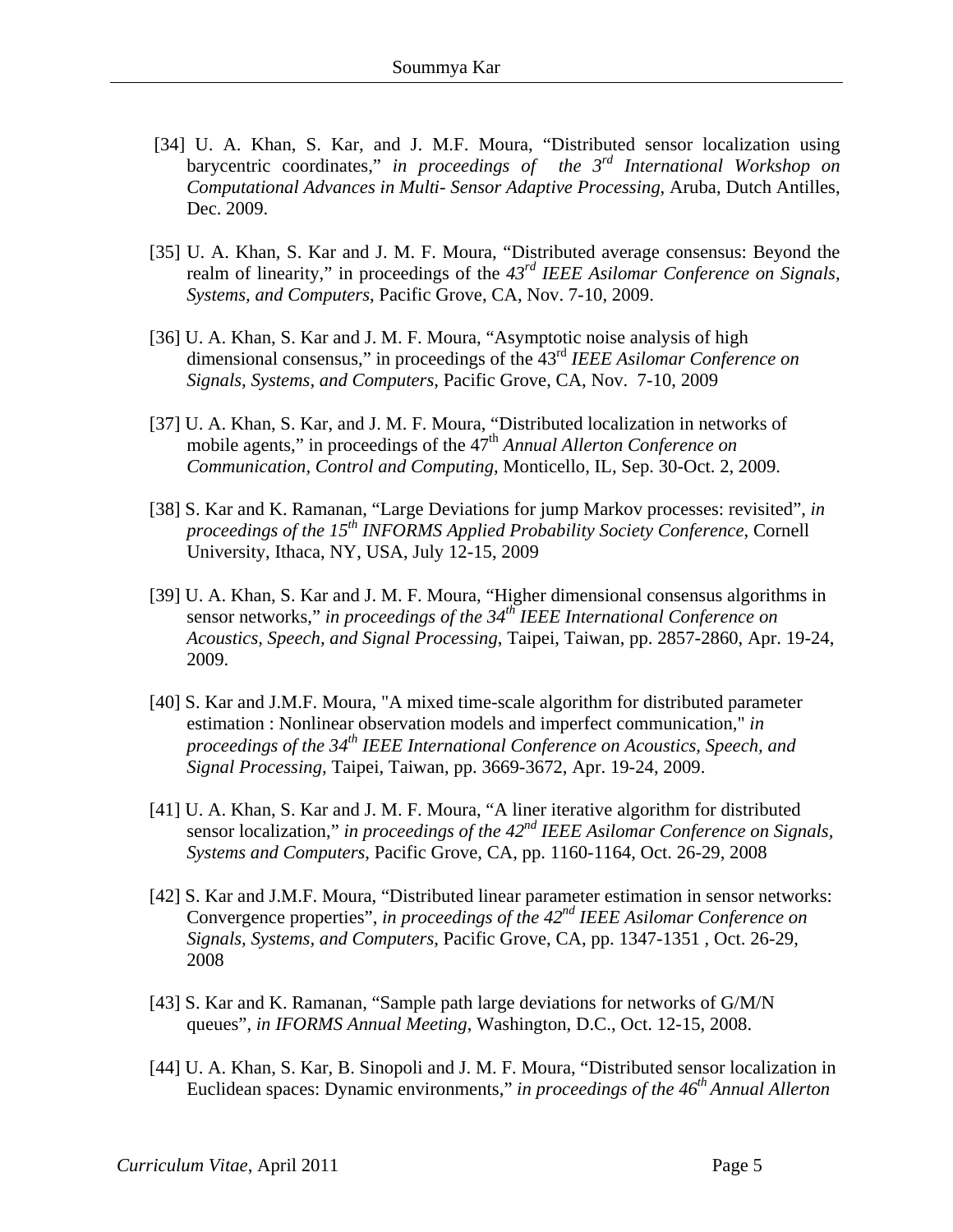*Conference on Communication, Control and Computing*, Monticello, IL, pp. 361-366, Sep. 24-26, 2008

- [45] S. Kar, J.M.F. Moura and K. Ramanan, "Large deviations for many server networks with long range dependent and batch arrivals", *in proceedings of the 46<sup>th</sup> Annual Allerton Conference on Communication, Control and Computing*, Monticello, IL, pp. 669-674, Sep. 24-26 2008.
- [46] S. Kar and J.M.F. Moura, "Distributed Average Consensus in Sensor Networks with Quantized Inter-Sensor Communication," *in proceedings of the 33rd IEEE International Conference on Acoustics, Speech, and Signal Processing (ICASSP)*, Las Vegas, Nevada, USA, pp. 2281-2284, March 31-April 4, 2008.
- [47] S. Kar and J.M.F. Moura, "Distributed Consensus Algorithms in Sensor Networks with Communication Channel Noise and Random Link Failures," *in proceedings of the 41st Asilomar Conference on Signals, Systems and Computers,* Pacific Grove, CA, pp. 676- 680, Nov. 4-7, 2007
- [48] S. Kar and J.M.F. Moura, "Consensus Based Detection in Sensor Networks: Topology Optimization Under Practical Constraints," *in proceedings of the 1st International Workshop on Information Theory in Sensor Networks*, Santa Fe, NM , June 2007
- [49] S. Kar and J. M. F. Moura, "Distributed Average Consensus in Sensor Networks with Random Link Failures," *in proceedings of the 32nd International Conference on Acoustics, Speech, and Signal Processing*, Honolulu, Hawaii, pp. 1013-1016, April 15-20, 2007.
- [50] S. Kar and J. M. F. Moura, "Ramanujan Topologies for Decision Making in Sensor Networks," in proceedings of the 44<sup>th</sup> Annual Allerton Conference on Communication, *Control and Computing*, Monticello, IL **,** Sept. 27-29, 2006
- [51] S. Kar and J. M. F. Moura, "Topology for global average consensus", *in proceedings of the 40<sup>th</sup> Asilomar Conference on Signals, Systems and Computers, Pacific Grove,* CA, pp. 276-280, Oct. 27-Nov. 1, 2006